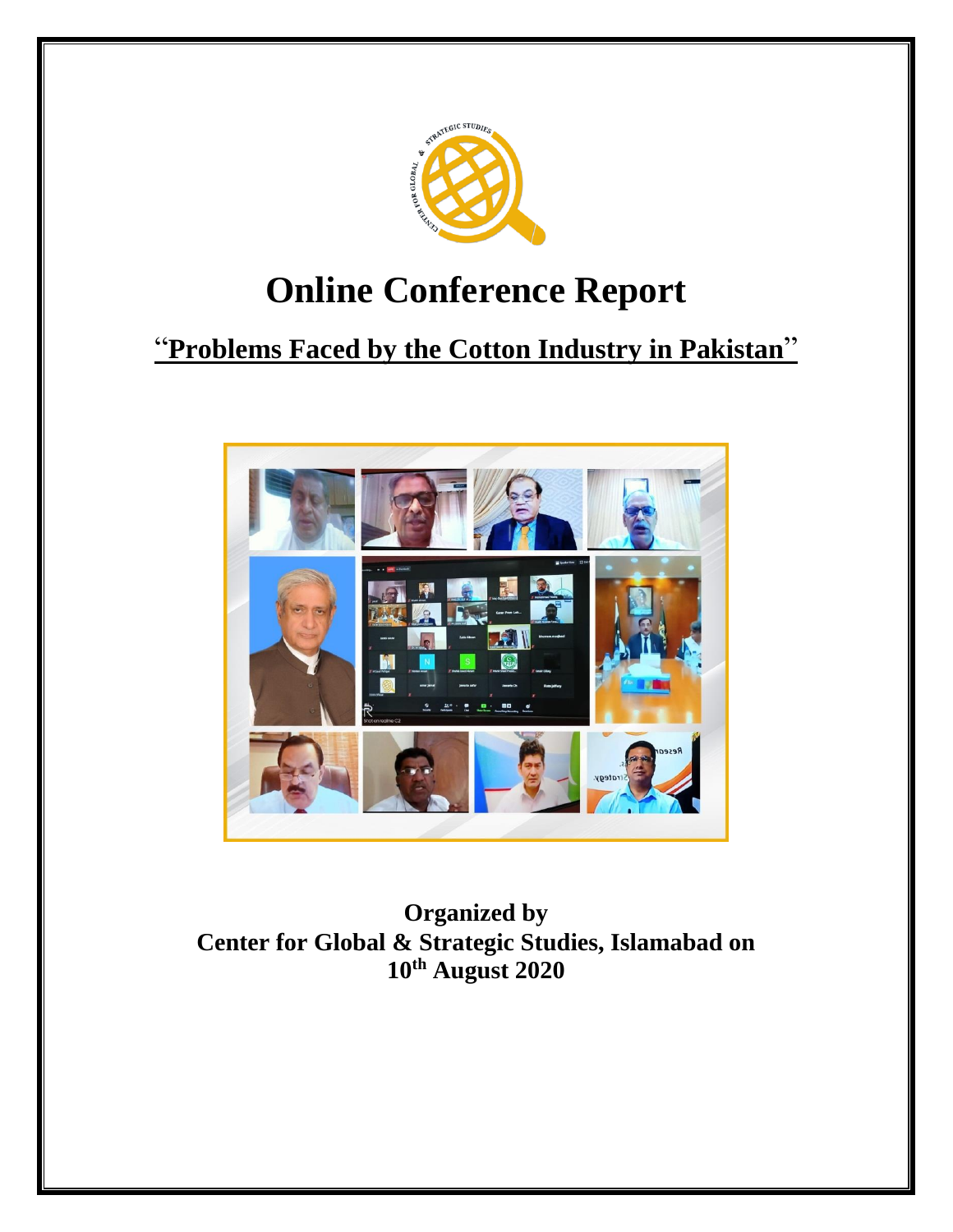### **Contents**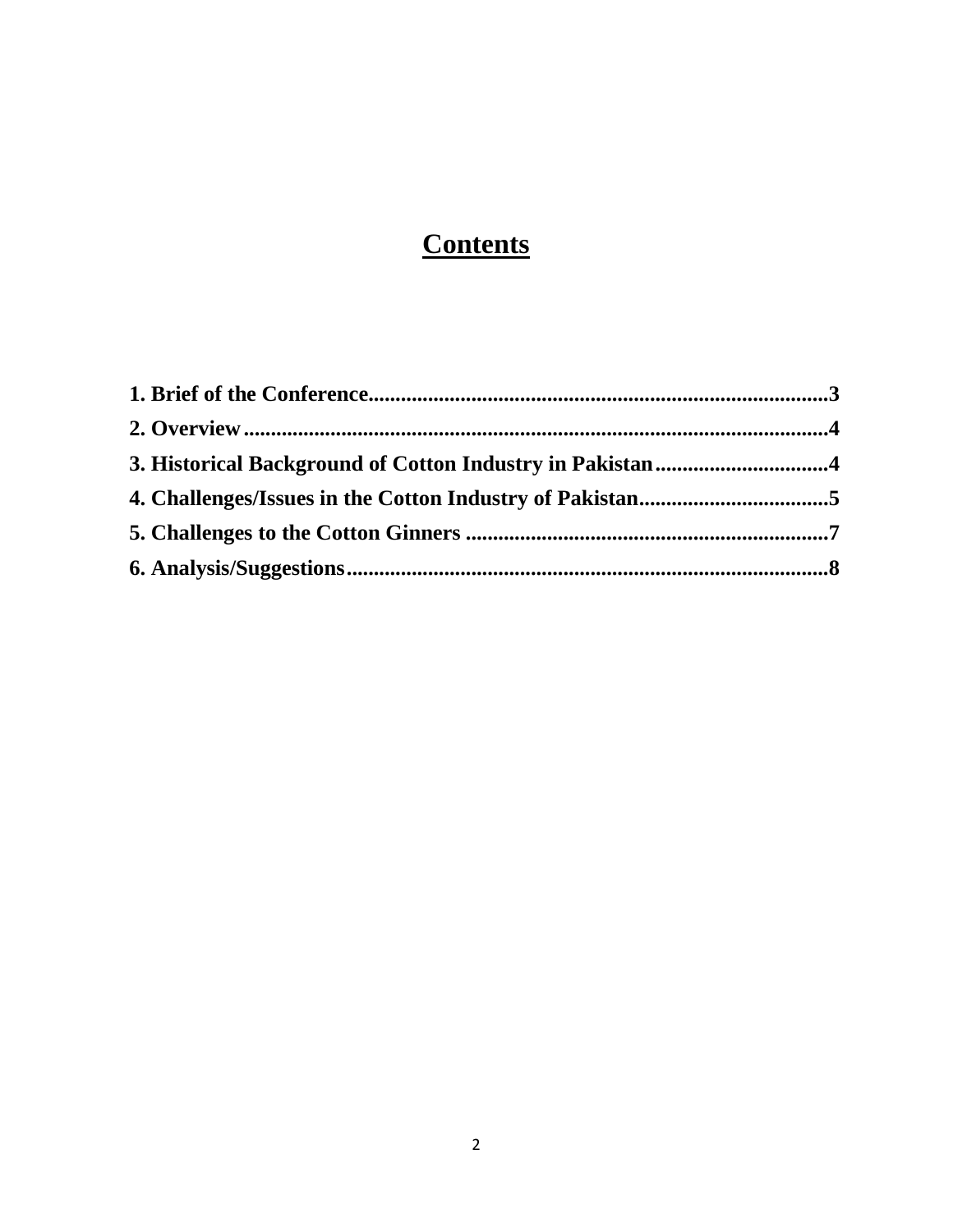### **Brief of The Conference**

<span id="page-2-0"></span>On 10<sup>th</sup> August 2020, Center for Global & Strategic Studies organized an Online Conference on "Problems Faced by the Cotton Industry in Pakistan" to discuss the various issues faced by the cotton industry in Pakistan including the production challenges, quality deterioration of cotton and the limited variety of seeds in the Cotton Industry of Pakistan. The Conference was attended by 50 participants and was moderated by Lieutenant Colonel Khalid Taimur Akram (Retd), Executive Director, CGSS.

#### **Opening Remarks:**

• Major General Syed Khalid Amir Jaffery, HI(M), (Retd) - President, Center for Global & Strategic Studies (CGSS)

#### **Guest Speakers**

- His Excellency Syed Fakhar Imam, Federal Minister for National Food Security and Research
- Mian Anjum Nisar, President, Federation of Pakistan Chambers of Commerce & Industry
- Mian Zahid Hussain Convenor, Federation of Pakistan Chambers of Commerce & Industry
- Dr. Yusuf Zafar, Former Chairman, Pakistan Agriculture Research Council (PARC)
- Prof. Dr. Asif Ali, Vice Chancellor, MNS- University of Agriculture, Multan
- Dr. Jassu Mal, Former Chairman, Pakistan Cotton Ginners Association
- Prof. Dr Muhammad Iqbal, Department of Plant Breeding and Genetics, Islamia University of Bahawalpur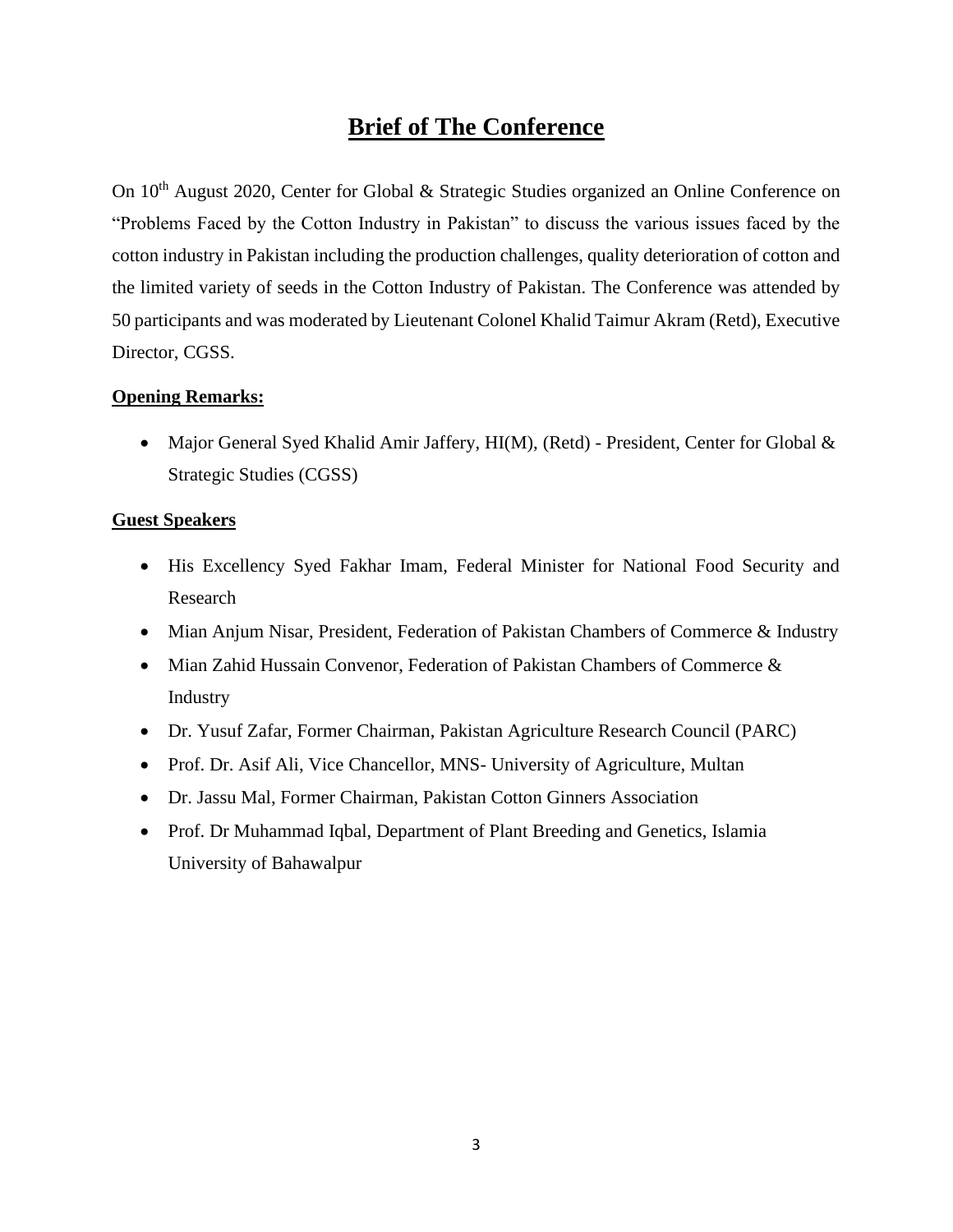#### <span id="page-3-0"></span>**1. Overview**

- a) The objective of this report is to highlight the cotton growers and the cotton industry, and improve the future health of our National Economic Ecosystem by proposing Cotton Vision 2030. Under this vision, it is proposed to enhance the production of cotton in the next ten years.
- b) It would also provide structural guidance in managing Pakistan's agriculture ecosystem and improve the linkage between the farms and industries. The report includes the recommendations about modern farming and improve the efficiency of the ginning industry and in enhancing their capabilities with modern ginning setups.
- c) Moreover, the vision is directed to upgrade and modernize the ginning industry, improve fiber quality, cotton production, and help us sustain self-sufficiently in our textile industrial raw material to help improve the textile supply chain.
- d) The production of cotton is the primary component of a long value chain in food (edible oil), feed, and fiber. Cotton is grown on over 30 million hectares in 80 countries. However, 70% of world cotton is produced in Asia (China, India, and Pakistan).

#### <span id="page-3-1"></span>**2. Historical Background of Cotton Industry in Pakistan**

- a) Pakistan is the fourth largest fiber producer and third largest exporter of raw yarn and has huge potential. Cotton crop production has played a major role in Pakistan and the major breakthrough historically was between 1985 and 1992. Till 1984, the cotton bale production could not exceed 4.5 million bales.
- b) There are around 1100-1200 ginning factories in Pakistan and almost 450 spinning factories in Pakistan. Cotton makes up 60 percent of Pakistan's total exports. In America there is a museum in which it is written that Cotton is the origin of Pakistan's river Indus. We should feel proud of our cotton. Job security is another major factor which makes cotton an important crop for us.
- c) With the help of the Cotton Plant breeders (in Faisalabad and Multan etc.), the cotton bale production increased from 4.5 million in 1985 to 12.8 million in 1992. Pakistan experienced such a major paradigm shift in Cotton production in 1991.
- d) However, this production level could not be sustained. This was mainly due to the Cotton Curl Leaf Virus which affected the Cotton crop. This resulted in reduced cotton production for the next 7-8 years. It dropped as low as 7.5 million bales.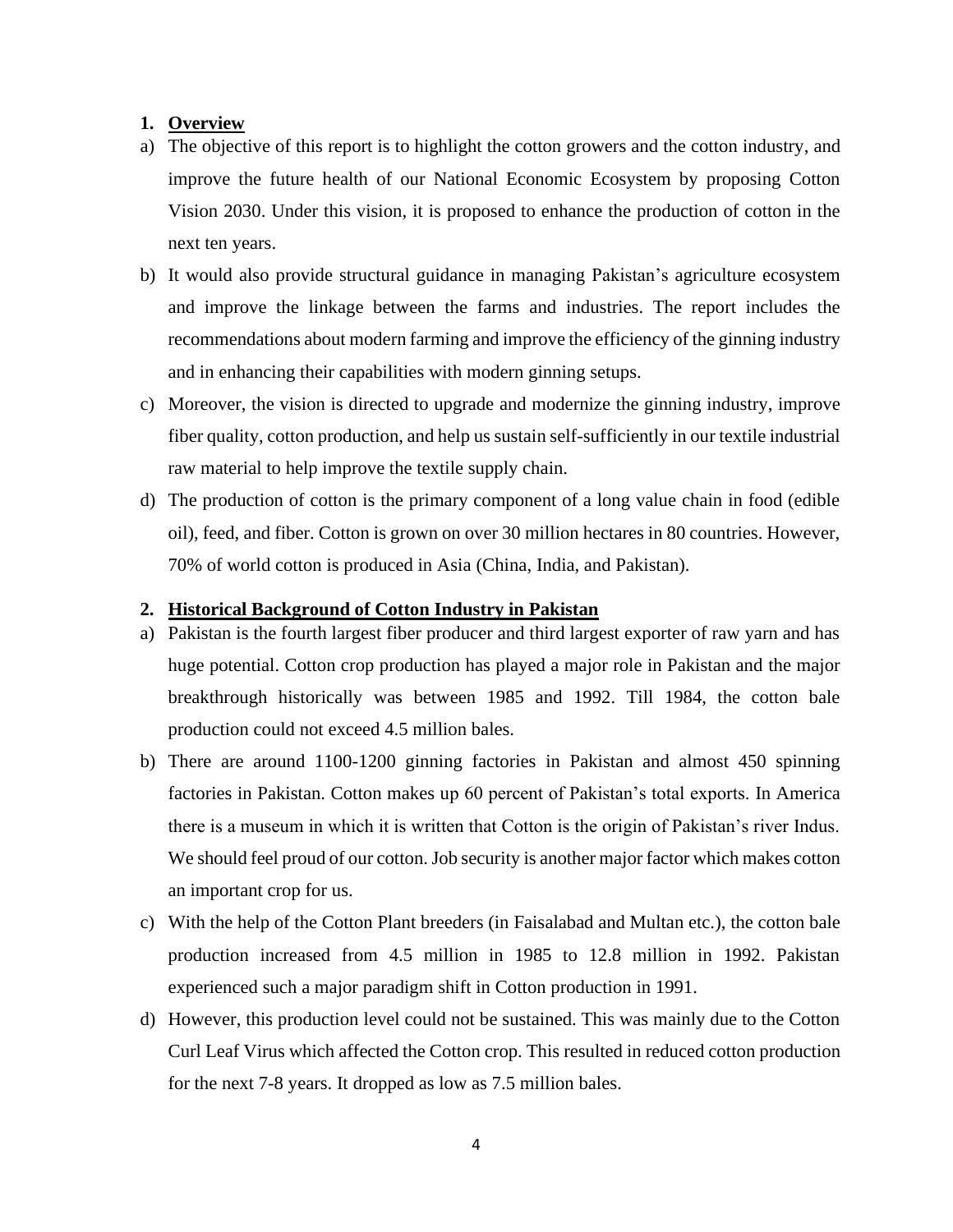- e) In the early part of the century, genetically modified varieties of cotton were introduced in Pakistan. The genetically engineered varieties had Bollgard-1 ingredient in them which led to the increased production of cotton bales.
- f) In the 80s, Pakistan was one of the leading countries when it came to cotton cultivation but we could not maintain that and have fallen behind the rest of the countries. Pakistan needs to focus on its Research and Development sector to identify the factors which have resulted in Pakistan falling behind in the cotton yield production as compared to the other countries.
- g) Pakistan's cotton sewing has reduced considerably over time. If Pakistan manages to improve cotton production, it will automatically reduce the cost price and will help in increasing the sewing area for cotton. Improved cotton cultivation will eventually lead to satisfied landlords and farmers.

#### <span id="page-4-0"></span>**3. Challenges/Issues in the Cotton Industry of Pakistan**

- a) In the last twenty years, Pakistan has surpassed the 14 million cotton bales production target. Unfortunately, that could not be sustained due to the lack of enhancement in seed technology. The major issue Pakistan has continued to face is that of Seed Technology development.
- b) Although Pakistan had the Seed Act of 1976 with new factors introduced in it, still there were multiple challenges. During that time, many other countries made significant progress in this field for example China, India and Australia made noteworthy progress.
- c) In the last few years, the profitability for Cotton Growers has remained comparatively lower than the other crops like Rice, Sugarcane, Corn, Maize etc. and so the farmers started switching to other profitable crops. This resulted in reduced cotton production by 25-27 percent and most of it was diverted to Sugarcane.
- d) Minimum Support Price has been provided, by the Government, only to Wheat because it is Pakistan's major strategic crop. Minimum Support Price for Cotton crop was there for example in the 1990s, but since the last 20 years, there has been no Minimum Support Price for Cotton.
- e) Along with other challenges for the farmers, like initially the issue of Cotton leaf curl virus, and then for the last few years, cotton production has been majorly affected by various pests like the pink bollworm and whitefly. Even today, it remains a major challenge for cotton cultivation.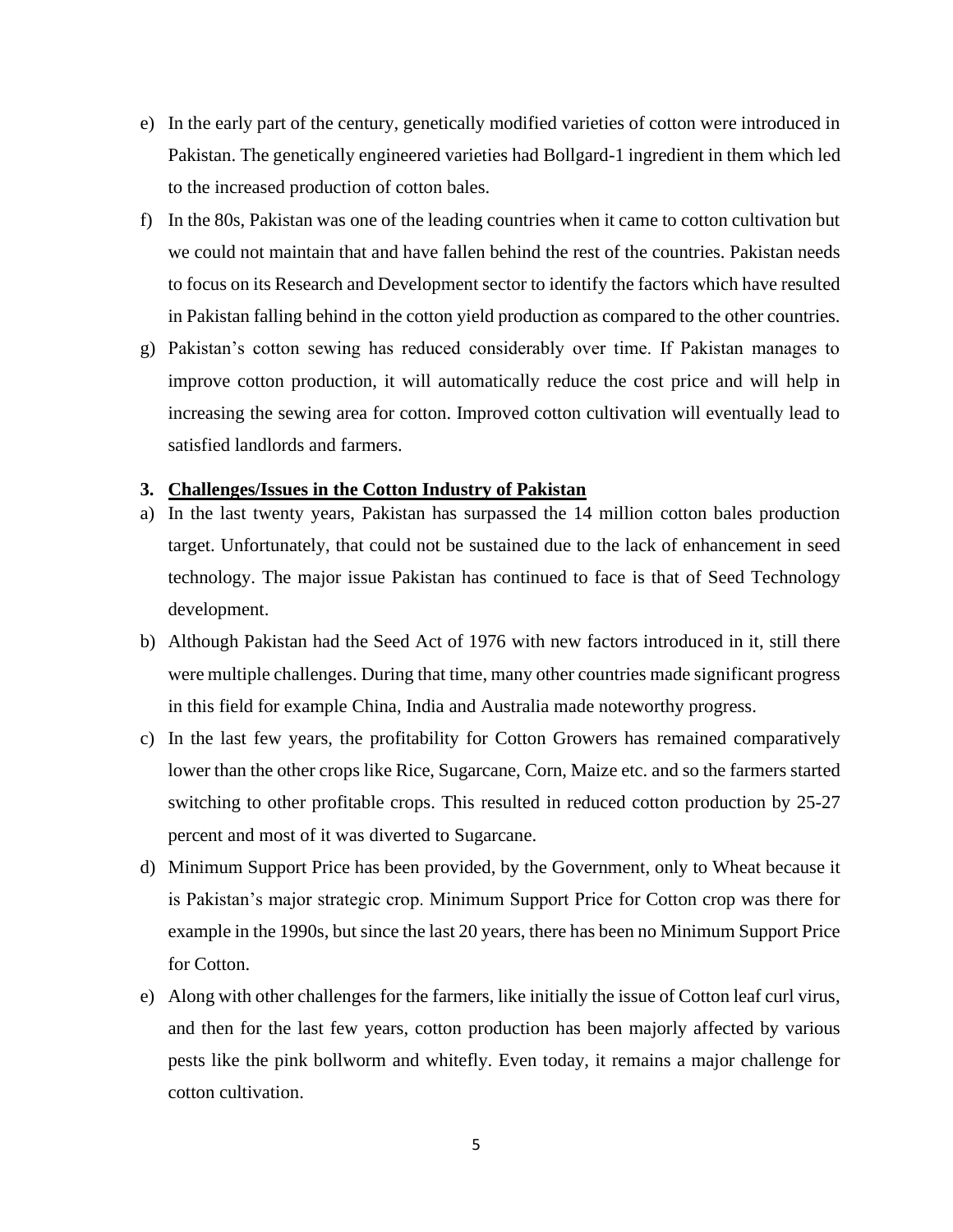- f) We have also noticed that whitefly pest has developed resistance against several chemicals and thus the effectiveness of the chemicals has eventually reduced now. This has resulted in the increase of overall cost of production. In addition to these, there was no minimum support price for cotton producers. Hence, the profit received by the farmers was very low.
- g) Pakistan, due to several reasons, lagged behind other countries such as Bangladesh, which last year exported approximately 38 Billion of garments alone and has created a supply chain and linkage of market all around the world.
- h) One of the factors identified is the Contamination factor in Pakistan's which is relatively higher. This is because farmers in Pakistan are not paid based on the quality of cotton, but the quantity of cotton. Also, in Pakistan when cotton is hand-picked it gets contaminated. This needs to be addressed.
- i) It is suggested that the farmers producing good quality cotton should be paid high profit which will eventually help in reducing the contamination rate in the cotton produced. Hence, improving the overall quality of the cotton production in Pakistan. For the long term promotion of Pakistan Cotton, this factor needs to be addressed.
- j) In addition to this, another important challenge is that of seed quality. There are two important aspects of this. Bags of the ginned seeds should be marked according to its quality. There is a need to pay due attention qualitative aspects thereby leading to a paradigm shift in cotton seed technology. Even though Pakistan has conducted research in this area but not to the level of research work done by the rest of the world.
- k) Pakistan's cotton yield per hectare is 700 kg per hectare. Most of the countries are producing almost double than this. One of the main reasons is the Seed quality. In the recent cotton production season, we had to lower the germination percentages as it could not meet the normal criteria. At present, Pakistan's total requirement of cotton seed is 40,000-45,000 ton.
- l) Punjab Seed Cooperation, formed in 1976 with the help of the World Bank, once used to provide 30 percent of the total number of seeds required for cotton production in Pakistan. It was quite an achievement that such a large percentage was produced by a single platform. It had around 6000 acres land. That helped in maintaining the overall quality of the cotton seeds.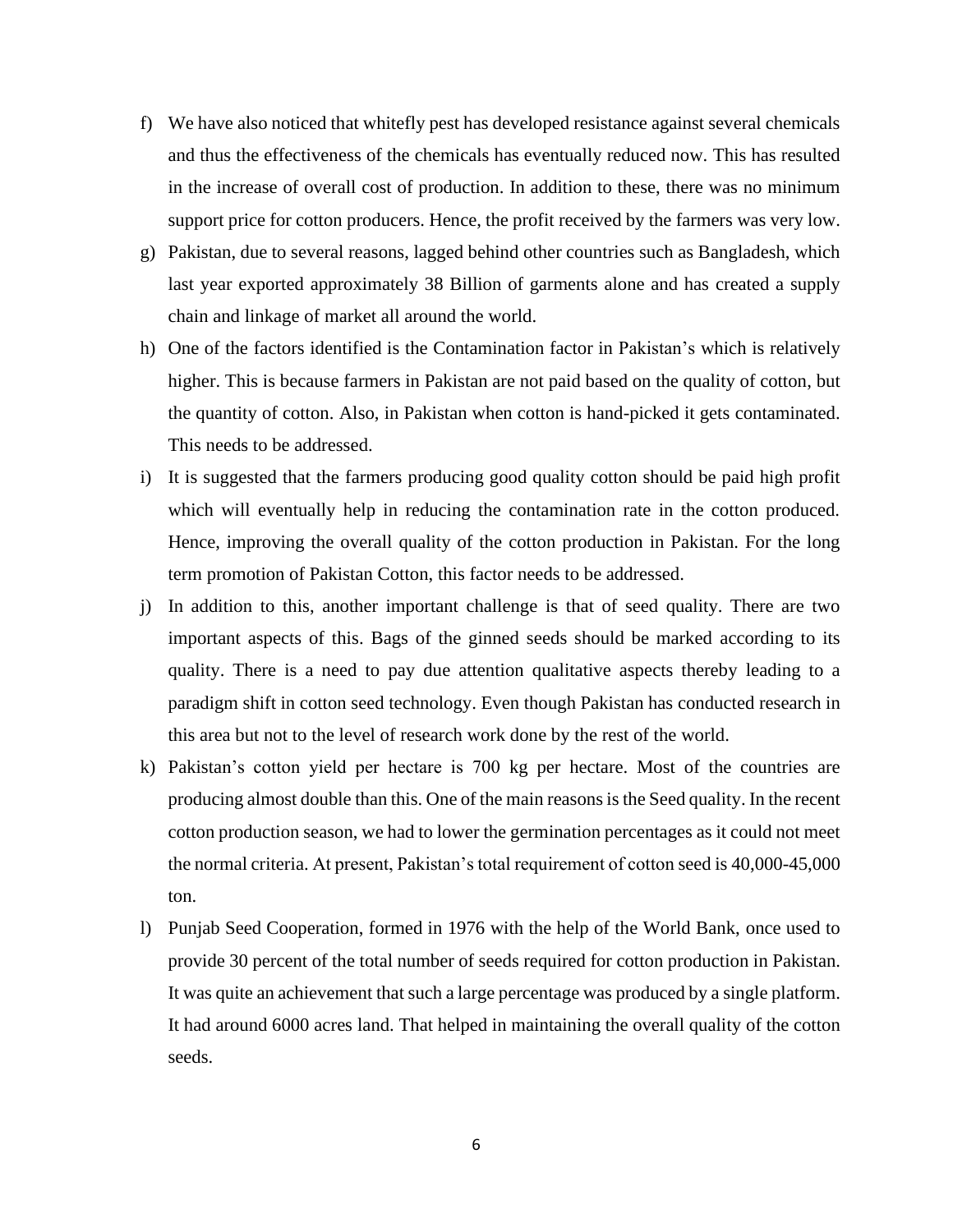m) Today, Punjab Seed Cooperation has a very limited research scope and so neither we are getting the good quality seed nor its desired multiplication and also has led to its replacement by large number of private sector companies. This has therefore led to the deterioration of the seed quality.

#### <span id="page-6-0"></span>**4. Challenges to the Cotton Ginners**

- a) There is a sales tax of 5 percent on oil cake for the last 2-3 years. The Ginners Association has been actively working for a few years against the respective sales tax. Unfortunately, the ginners have been struggling for the last 3 years for the revision of the taxes and thus are unable to pay due attention to cotton production.
- b) Also, there is a cotton fee imposed on the ginners. The Ginners Association along with FPCCI has been working together for the removal of the cotton fee. These are a few of the challenges faced by the ginners association which hinders the overall progress of their work.
- c) Another challenge faced by the cotton industry stakeholders is the reduction in the size of the land by 12 percent. Other issues include water availability, seed quality, pesticides, etc. Hence, most of the time of these ginners are consumed by these challenges.
- d) For the past 3 years, the ginners have been fully consumed by the challenges and have not been able to spare quality time for their businesses. For these ginners to focus on their businesses, they need to be facilitated.
- e) Since 2019, the cotton cultivation land has reduced by 12 percent and the production has decreased by 17.5 percent. In America, even though the cotton cultivation land has reduced in size but the production has still increased by 21 percent. This is due to the use of better technology, better irrigation, use of quality seeds, etc.
- f) An accurate analysis of the cotton production should be presented to the government. Best practices from all around the world must be followed. Cotton practices of China, Brazil etc. must be observed.
- g) Most of the problems faced by the cotton industry in Pakistan are related to policy initiatives. The challenge faced by the cotton industry in Pakistan is of Low Production. This problem can be solved through the farming community/ Cotton growers.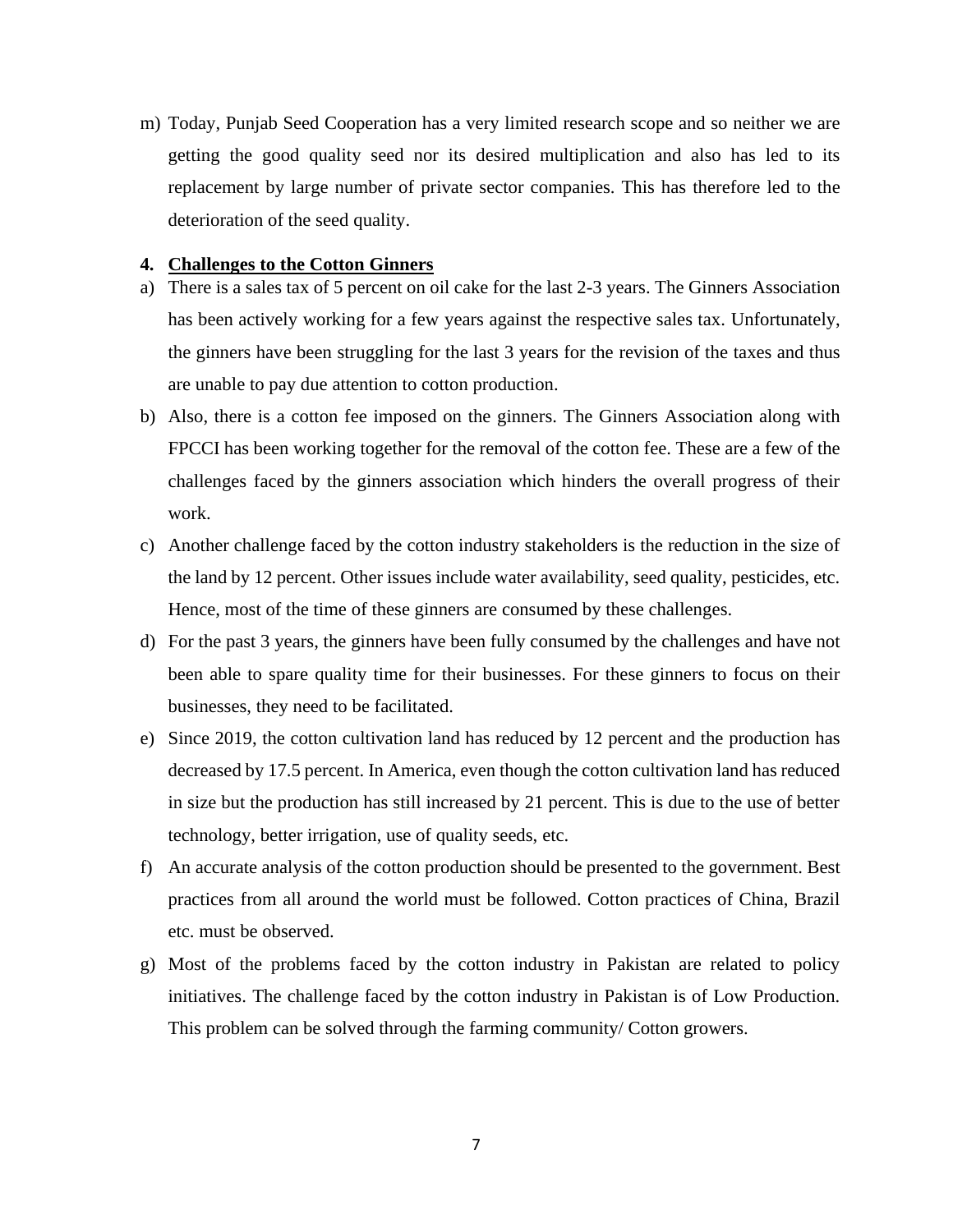#### <span id="page-7-0"></span>**5. Analysis/ Suggestions**

- a) There are few factors regarding the cotton seed which are to be carefully analyzed. First is the approval process of seed varieties? Also, out of the approved seed varieties, analyzing how many successfully produce results? Only the effective seed varieties which can give better yield per hectare are preferred by the farmers.
- b) In the past, majority of farmers preferred cotton cultivation but with time, they have realized they were making low profits from cotton cultivation. Consequently, many farmers in South Punjab have now diverted from the cotton cultivation to other crops.
- c) Policy making has a major role to play in this situation as certain other crops were promoted at the cost of cotton which negatively affected the cotton cultivation. The imbalances resulted are now being addressed through a few of the policy initiatives.
- d) We plan to devise a strategy, in collaboration with Sindh and Punjab government, for the promotion of cotton cultivation. The aim is to provide the farmers with good quality cottonseed at a subsidized rate. If good quality cottonseed is provided to the farmers then it is likely to result in high cotton yield per hectare.
- e) In today's inter-connected world where the flow of information is easy, our researchers need to collaborate with international researchers of advanced countries to learn and get benefitted from their experiences. We need to collaborate on areas including agriculture education, agriculture research and the extension system.
- f) China had a breakthrough in cotton cultivation and is now the second-largest cotton producer in the world. Having fraternal relations with China and further strengthening of bilateral relations through CPEC can help Pakistan in enhancing cooperation in area of research in the agriculture sector and the extension system so that they can apply the latest research to increase their yields.
- g) Qualitative aspects of the cotton cultivation must be given due attention. The ginning industry in Pakistan needs to be upgraded. Similar to that of Turkey and many other countries, Pakistan needs to update towards roller gins. Even though roller gins were introduced in Pakistan on an experimental basis but they were not promoted at policy level.
- h) The spinning sector is another important factor. Our 70 percent of the total cotton is spinned at 20 counts which is very low. This need to be conducted at higher pace as it increases the value addition.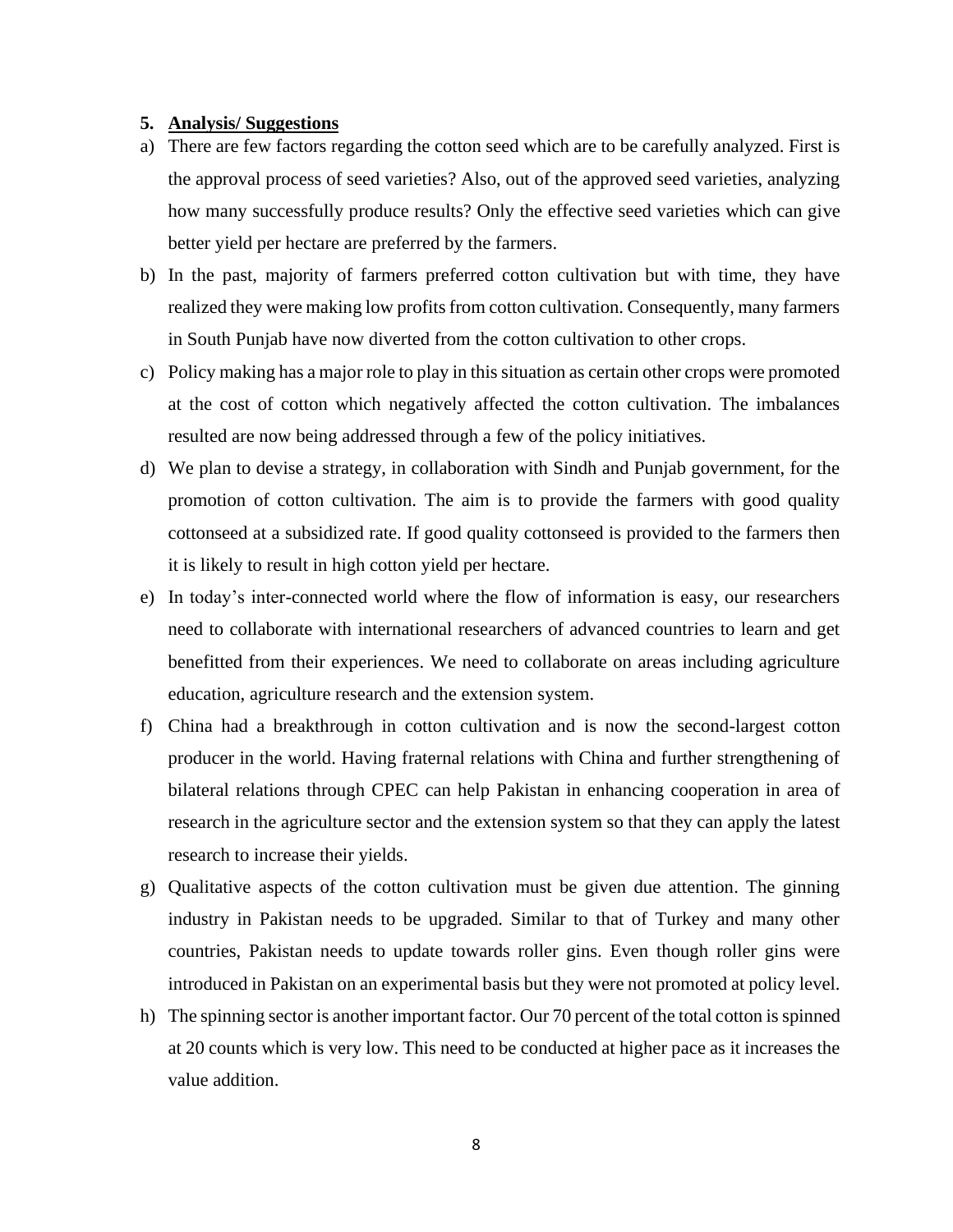- i) The training sessions for the workers in the extension sector must be conducted regularly. Solar Tube wells, Drone technology, on farm water management, laser leveling etc. will contribute to higher production and higher yield.
- j) An economic breakthrough in Pakistan is possible by concentrating on cotton cultivation. Research, effective extension system, farmers' training, agriculture education, technological assistance from advanced countries, and Cooperation with China are a few of the important factors that will eventually contribute to the bright future of cotton cultivation Pakistan.
- k) Our growers and ginners mostly live in rural areas and they are unaware of the international trends, and modern technology. There is a lack of awareness in our farmers, ginners, and spinning industry. If we talk about Fiber, for example, our model is very old and the local ginners who have this outlet are not educated or literate. They only work according to their minimum understanding and capacity. No one knows about the length, quality and characteristics of the fiber.
- l) There are taxes on ginned cotton in Pakistan and growers have to pay those taxes. If you make fertilizers and pesticides tax-free than our farmers will get these at low prices from the market and they will be able to compete and produce better growth.
- m) Last year, there was no seed germination but now is the time that the government must take action. The Pakistan Cotton Ginners is ready to work with the government but the only help we need is in the cotton ginning and the rates of cotton and seeds.
- n) We should work on the seed quality and give awareness to the grower. And the ginning processing must be started by rollers. By using rollers our fiber quality is increased and automatically our 90% issues will be solved by using a roller jet. All stakeholders should keep the national interest in mind and work towards development.
- o) For the improvement of cotton cultivation, the government is working towards finalizing a JV with MONSANTO regarding BT cotton. Many countries of the world have adopted BT cotton and have been able to produce good quality cotton as their cotton seed quality is good. The use of BT cotton reduces the amount of pests control and requires less fertilizer.
- p) Landlords have various alternatives now like sugarcane industry, rice, maize, etc. The textile industry also has choices available and can import cotton. But when it comes to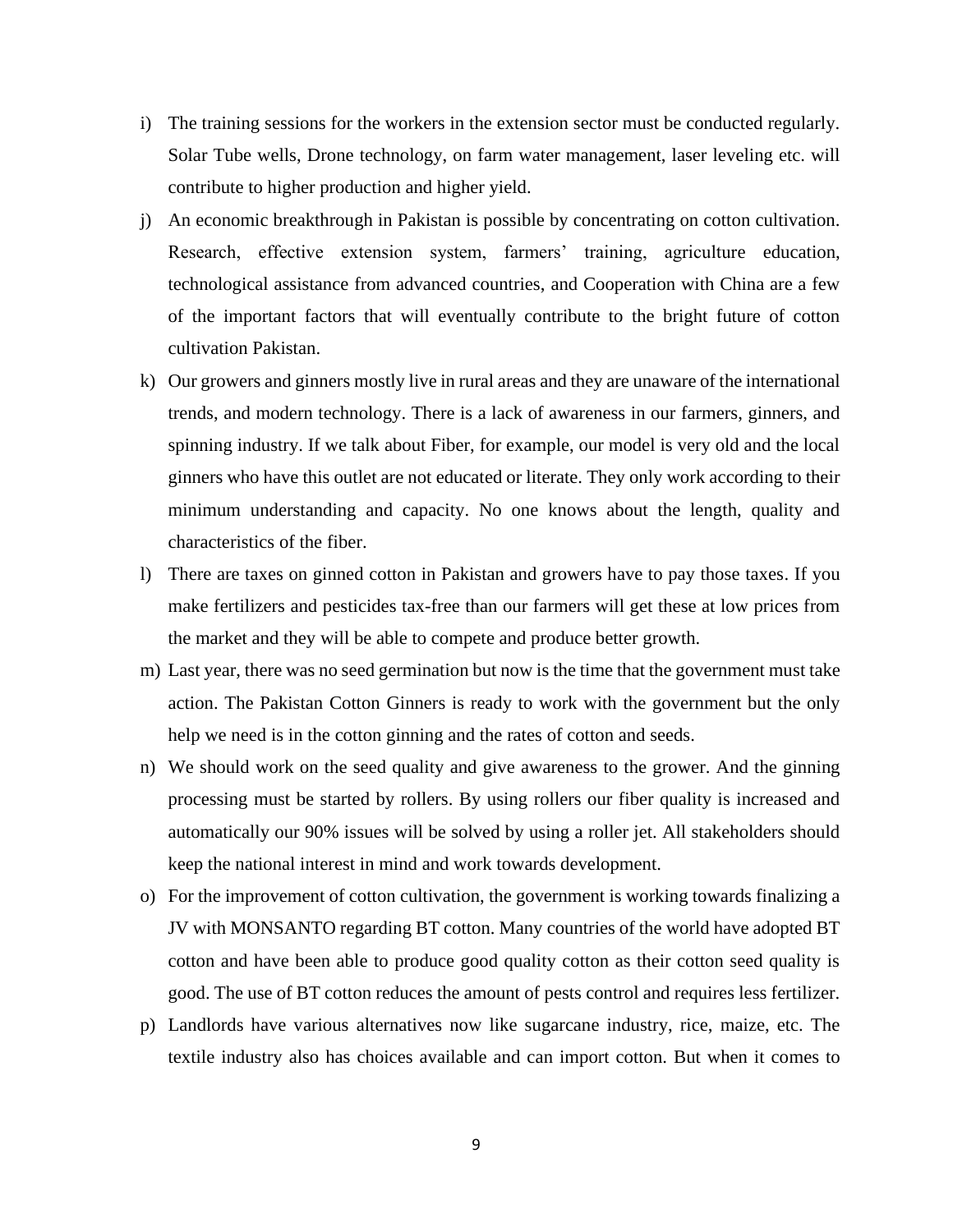ginners, they are ultimately the ones who gravely suffer due to the unavailability of the cotton.

- q) In the rest of the world, the ginning industry mainly deals with cotton research and seed system. In Pakistan, unfortunately, the cotton industry did not own cotton crop, like the sugarcane industry or rice industry owned their respective crops. This has led to the deteriorating situation of cotton cultivation in Pakistan.
- r) There are opportunities present when it comes to the expansion of the cotton industry. After Bollgard was introduced in Pakistan, it deteriorated because it was not used according to a system. This year, despite the reduced area of cotton cultivation, the quality of the cotton produced is better than the previous years. Hence, when technological advancements are done, the overall quality of the cotton will eventually improve. It is also important to note that improvement also requires learning from past mistakes.
- s) Despite all the challenges, according to the ICAC in United States, the production of India per acre yield is 580 whereas Pakistan's per acre yield is 703. The production in Sindh is considerably better and increasing with time.
- t) The Cotton Seed Sector is declining for multiple reasons. This year Seed germination rate of 55% was compromised by our regulators (FSC&RD +PSC). There is a strong need for strict implementation of globally acceptable standards of > 90%. No compromise should be made on quality.
- u) Similarly, the purity/quality and truthful labeling on Pesticides should be implemented in letter and spirit. Sufficient laws/regulations/guidelines are available with the regulating agencies.
- v) The GOP should take lead in investing in R&D of Cotton (like rice, wheat sugarcane, etc.) and get rid of its dependence on "Cotton Cess".A PC\_1 was already approved by Planning Commission for Rs 1000 million/year for 03 years to develop an Endowment Fund exclusively for Cotton Research. There is a strong need to revive this PC-1 for the allocation of funds. It is sustainable and gets rid of cess and other clutches for all times to come.
- w) A SMEDA Report developed by French Experts provided valuable recommendations. There is a need to implement its recommendations.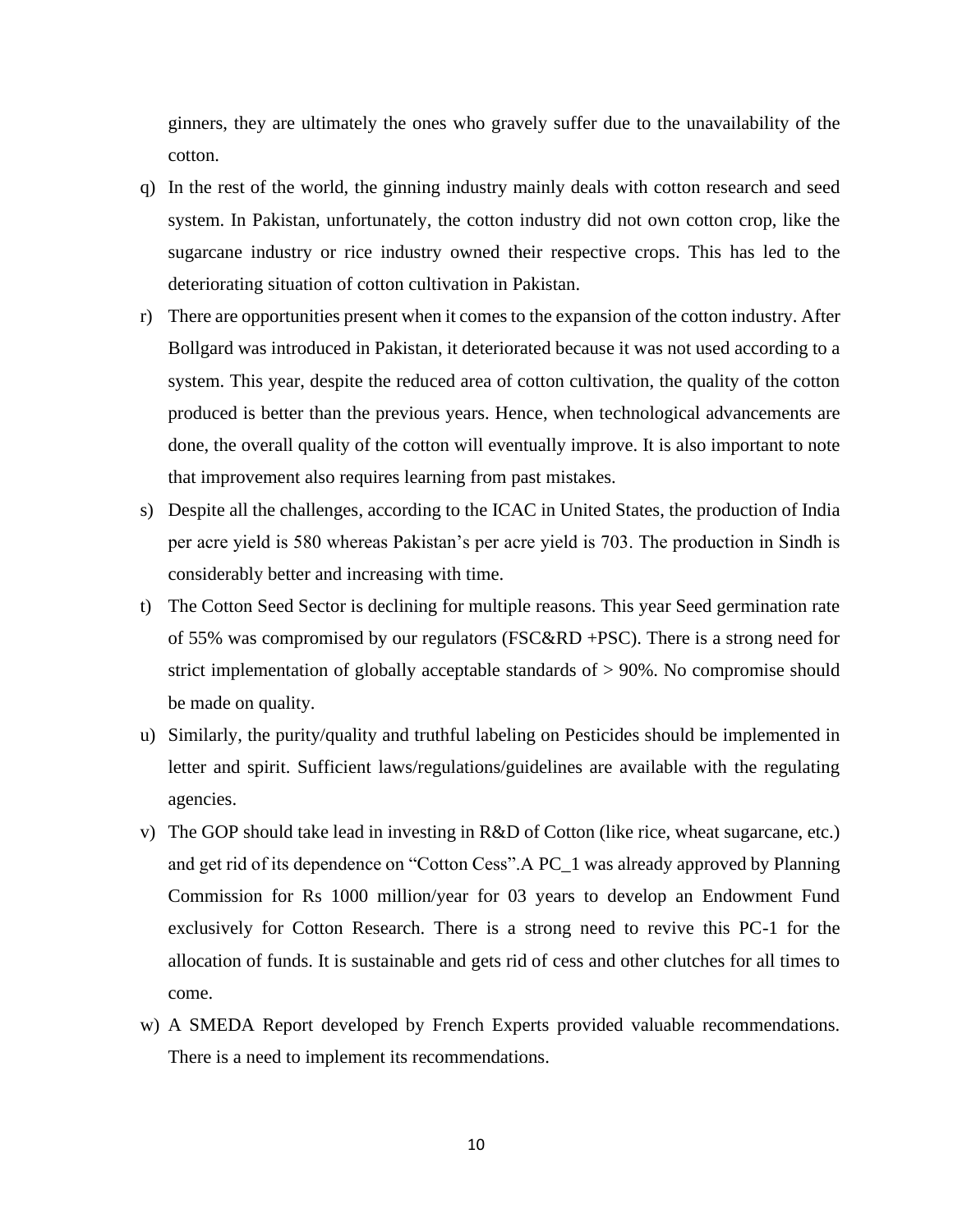- x) The cotton bales size should be kept at the national standard of  $170$  Kg. This should not be compromised as it resulted in many complications in planning, storage, transportation, and taxation.
- y) Serious efforts should be made for re-launching Cotton Future Business (Hedge Market) on the platform of Pakistan Mercantile Exchange (PMEX). This IT-based service of an autonomous body under SECP is now well set to take up cotton sale/purchase's future business. This will bring stability and provide free access to farmers, ginners, and spinners to have flexible and assured access to the raw material at a fair price. It will be a win-win situation for all the stakeholders.
- z) There is a need for a comparative study of Pakistan's Cotton industry with advanced countries and their progress.
- aa) With the introduction of new technology, there is a system that focuses on the regulatory mechanism. It is the seed stewardship. After the decline faced by Seed Cooperation, the private sector emerged. So the Seed Stewardship must be focused upon.
- bb) An overall analysis of the cotton sector is required where the ginning industry needs to be placed correctly and should own the cotton industry. Also, in this process, all the stakeholders such as textile industries, spinners, ginners, designers etc. need to come together and play their due role. Not everything can be left to the government. Everyone has to play their part.
- cc) Furthermore, advancements in technology are also required. The government needs to create conditions to encourage growers and ginners to compete globally. To help the farmers compete, the government needs to assist them in reducing the cost price. In this case, measures such as removal of pests control sales tax, removal of fertilizer sales tax can be useful. The electricity cost must also be reduced for farmers.
- dd) The same varieties of cottonseed are used in all provinces but cotton yield in Sindh and Balochistan are much higher than cotton yield in Punjab. In Punjab, the Cotton Leaf Curl Virus has been a major problem since the very beginning.
- ee) When talking about increasing cotton production, it is important to know the plant type Pakistan is using. The Plant types used in Australia and other countries are different than the ones being used in Pakistan. The plant types used by Australia and other countries are